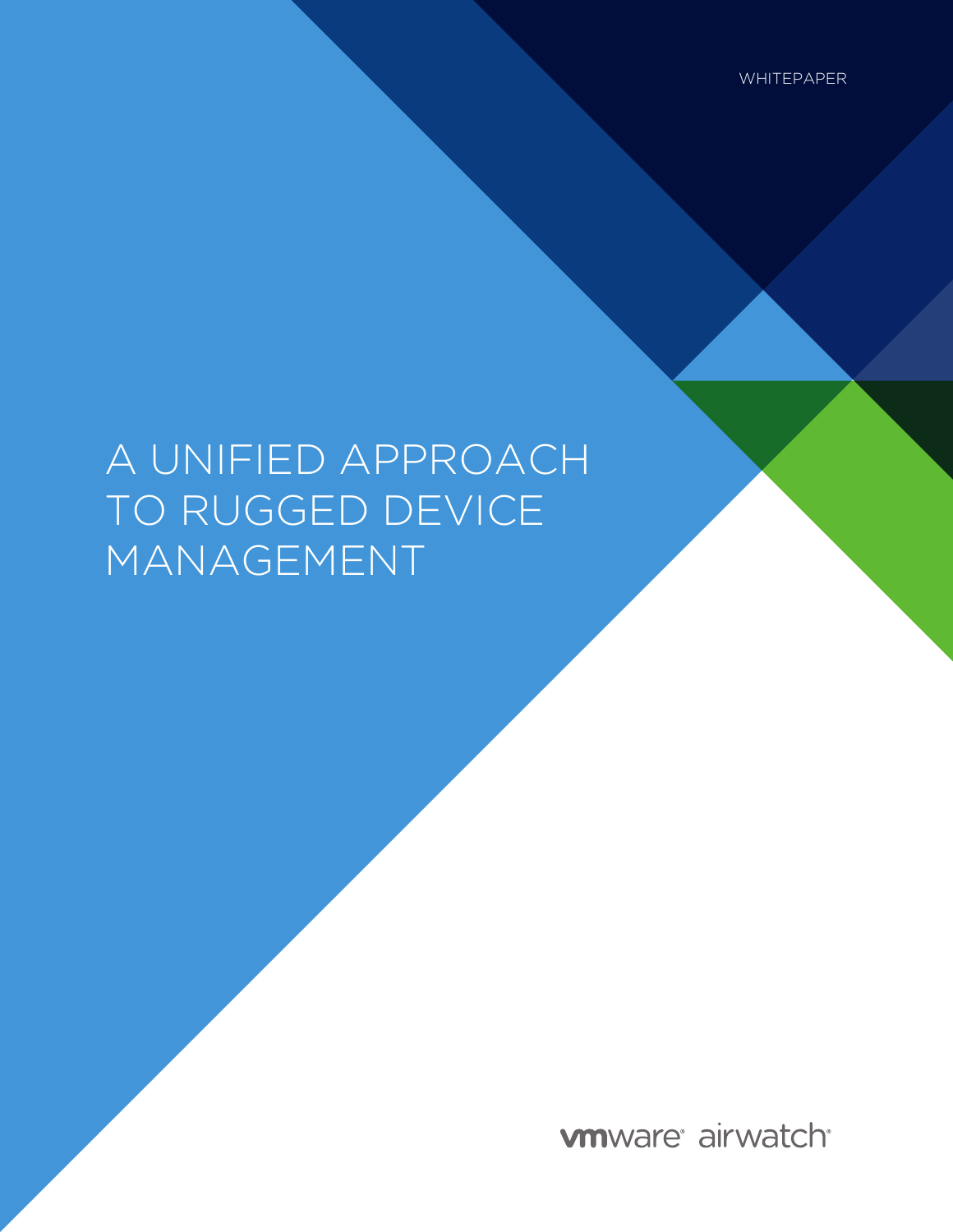## TABLE OF CONTENTS

- Executive Summary 3
- Evolution of Rugged Device Industry 4
- Top Use Case Scenarios for Rugged Devices 5
- Challenges of Rugged Device Management 7
- Unified Endpoint Management for Rugged Devices 8
- VMware AirWatch Unified Endpoint Management 11
- Summary 12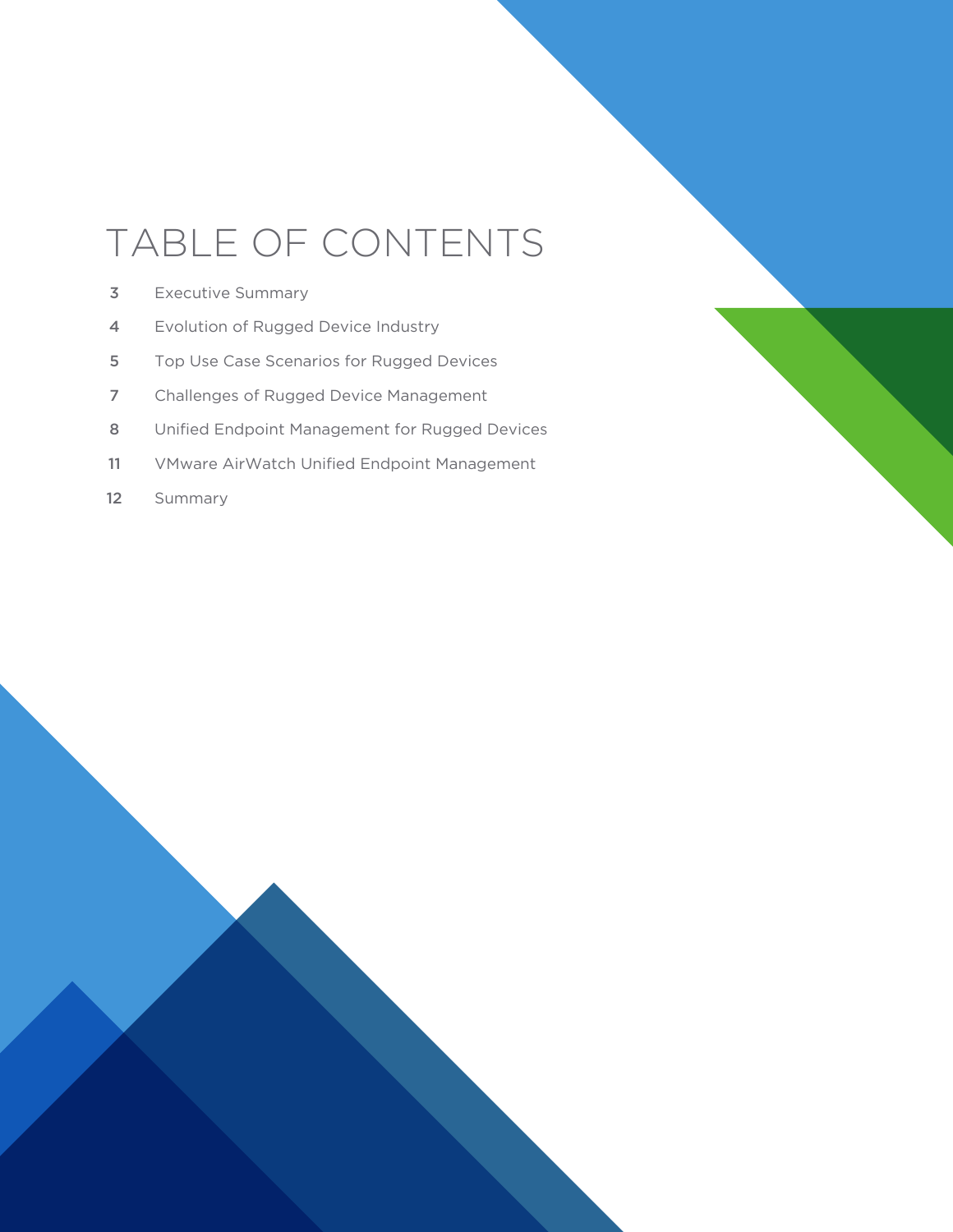## EXECUTIVE SUMMARY

The only thing growing faster today than the volume and variety of mobile devices is the expectation of users and lines of business. Mobility remains a top strategic opportunity, due to the potential to make an enterprise more competitive, whether by making employees more productive or engaging with customers in innovative ways. Today's users are accustomed to a consumer-like experience that is simple and convenient, and they expect to be able to work anywhere, at any time, and from any device. These growing expectations have increased the pressure on IT to deliver the same level of ease when working with corporate-owned devices purpose-built for business-critical operations. This includes ruggedized or enterprise handheld mobile computers designed to withstand harsh work environments such as a warehouse, manufacturing plant, oil rig, or hospital.



Creating a consumer-like experience for remote workers, outside the corporate office, has become more and more complex for organizations that continue to use multiple disconnected tools to manage various rugged deployments. To address these challenges, enterprise IT is shifting towards a unified endpoint management (UEM) approach. This approach for purpose-built deployments gives IT greater visibility, simplified management, increased security, and improved operational efficiency through combined management tools and processes. This whitepaper will delve into the evolution of rugged devices, the management challenges associated with such deployments, and how a UEM solution can address these challenges to enable a fully connected environment that is both manageable and secure.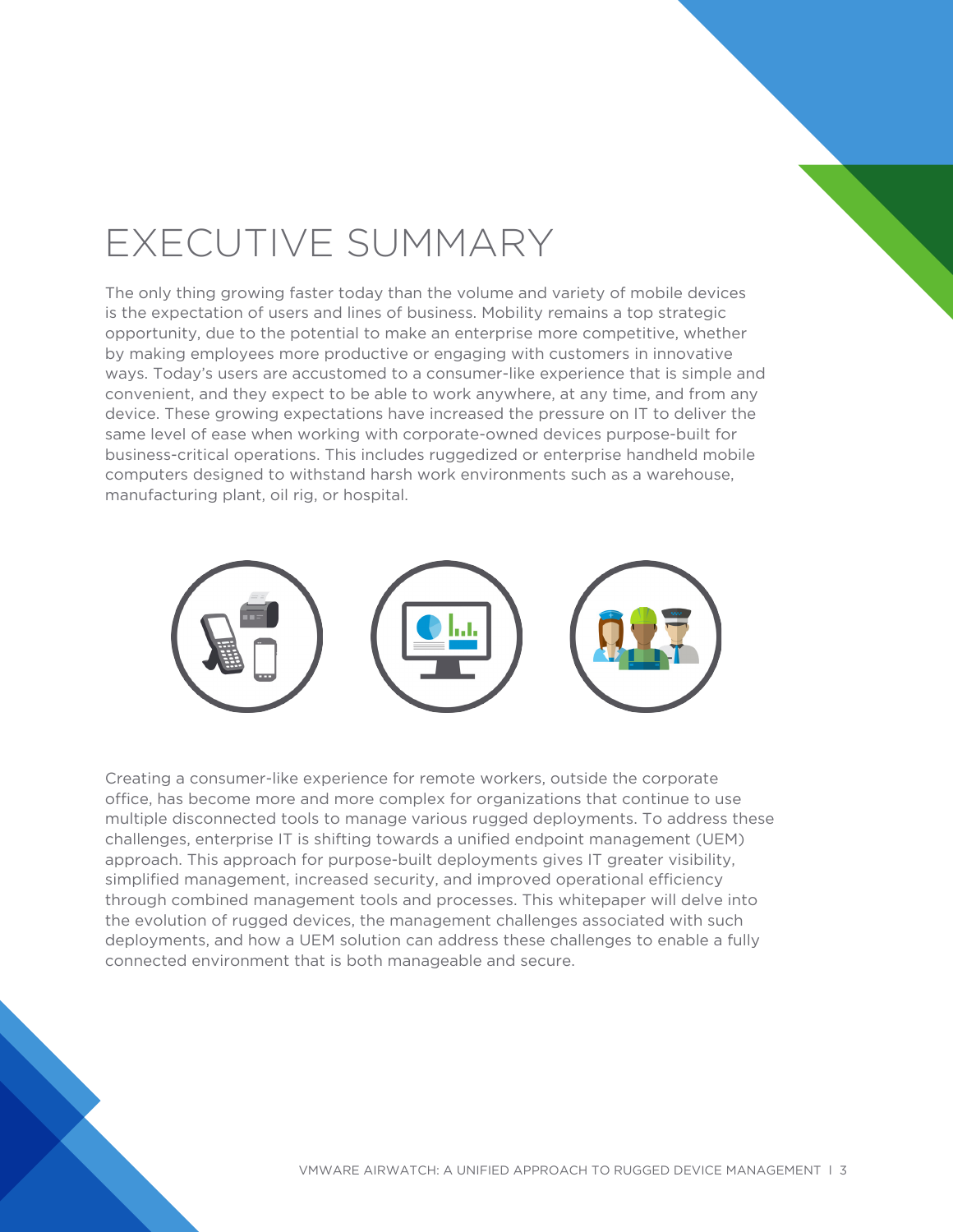## THE RUGGED DEVICE INDUSTRY IS EVOLVING

Rugged devices, which includes semi- to fully ruggedized laptops, tablets, mobile computers, and handheld barcode scanners, are designed for large-scale business use and are optimized for entering data, navigating line-of-business applications, and interfacing with back-end systems. The ruggedness of a device describes its ability to operate in any exposed working condition for approximately three to five years. The three most common environmental specifications tested include temperature range, military standards, and IP rating. Such devices are typically shared by multiple employees working in shifts and can be found in all industries including healthcare, retail, warehousing, manufacturing, and transportation and logistics.

The rugged device industry is evolving and, in recent years, has seen considerable encroachment from consumer-grade devices thanks to their "curb appeal," increased affordability, popularity among workers, and the introduction of pseudo-rugged features such as water and dust resistance. However, truly ruggedized devices offer unprecedented functionality, performance, durability, connectivity, and cost efficiency across a variety of use cases and industries, as well as significantly lower failure rates and total-cost-of-ownership (TCO). This TCO advantage and the increasing selection of more user-friendly rugged devices have made this device type the most viable option for many enterprises — even those that are customer-facing or lack environmental requirements.

Traditional device manufacturers of ruggedized devices, include Zebra, which makes Symbol and Motorola mobile computers, printers, and scanners; Honeywell, which makes Intermec and LXE barcode scanners and mobile computers; Panasonic, which is best known for ruggedized tablets; Bluebird; and Sonim. Over the past ten years, Microsoft's Windows CE and Windows Embedded Handheld (WEH) 6.5 have been the most popular operating systems for rugged devices. This is due to the large selection of Windows devices and development tools. However, with Windows CE and WEH 6.5 quickly reaching their end of service, organizations have begun upgrading to WEH 8.1 or Windows 10 or, alternatively, migrating to iOS or Android. Android, in particular, has made significant strides when it comes to mission-critical line-of-business (LOB) applications. According to VDC Research, there is no quick or easy solution for migrating but, "doing nothing or pursuing the wrong option can result in performance issues, disruption to operations, and budget overruns<sup>1</sup>."

Historically, device management for purpose-built devices was built into the device. This forced enterprises to either manage a fleet comprised of devices from one manufacturer or administer multiple management systems. Fortunately, now companies can select which solution most effectively manages their deployment. Management solutions that decrease administrative support time and increase device uptime, such as streamlined provisioning and deployment, as well as remote configuration and troubleshooting are invaluable to any organization.

1 VDC Research, Migrating Legacy Enterprise Mobile Applications, by David Krebs, 2015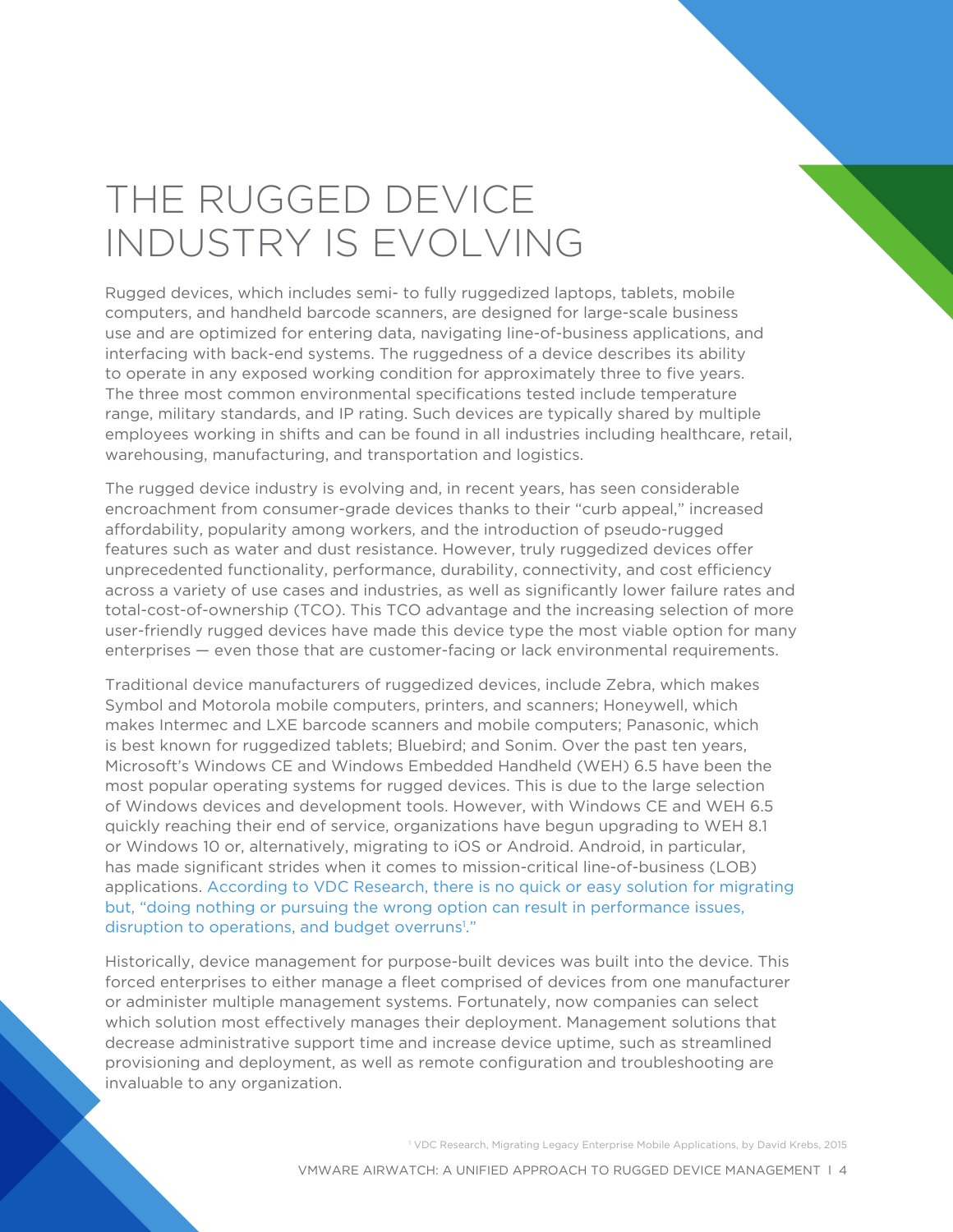## TOP USE CASE SCENARIOS FOR RUGGED DEVICES

Rugged devices are most commonly found in healthcare, retail, and logistics, where organizations rely on these devices to improve customer or patient experience and boost operational efficiency and accuracy across the supply chain.



## **Healthcare**

### Improve patient safety, streamline clinical work-flow, and deliver patient-centered care

- A nurse scans a patient's ID bracelet with a handheld scanner and is immediately given access to the patient's latest care information, such as lab results and medication changes. This real-time information empowers the nurse to provide the best possible patient care.
- After a medical device is recalled by the FDA, administrative staff ensures none of the recalled devices are used during a patient procedure by quickly locating all recalled devices through their Unique Device Identifier (UDI) number.
- A phlebotomist utilizes a handheld mobile computer and portable printer to immediately label specimens as they are collected at the patient's bedside. Not only are these specimens accurately associated with the right patient, but the lab technician can also use a barcode scanner to easily track specimens throughout lab operations.



### Warehousing, Manufacturing, Transportation and Logistics Gain unprecedented visibility into goods, assets, and workers throughout the supply chain

- A logistics company uses sensors and smart software to monitor fleet vehicles in a variety of ways, from temperature (for vehicles transporting food or precious cargo) to real-time repair alerts. After a delivery truck driver gets an alert that part of his shipment is damaged, he uses his mobile computer to alert the warehouse, who then identifies the fastest way to get the rest of the shipment fulfilled.
- A warehouse drastically reduces picking errors and search time by equipping workers with wearable computers and ring-style scanners. These devices enable workers to scan materials, find them faster with digital navigation, and access context-sensitive information, hands-free. They also improve worker safety by eliminating the need for workers to hold a device or paperwork while handling materials in a potentially hazardous work environment.
- A manufacturing plant operator uses a ruggedized tablet to more effectively and efficiently monitor and repair plant equipment. The tablet enables the operator to act on critical information from control systems, access best-practice content, and collaborate with subject experts in remote locations.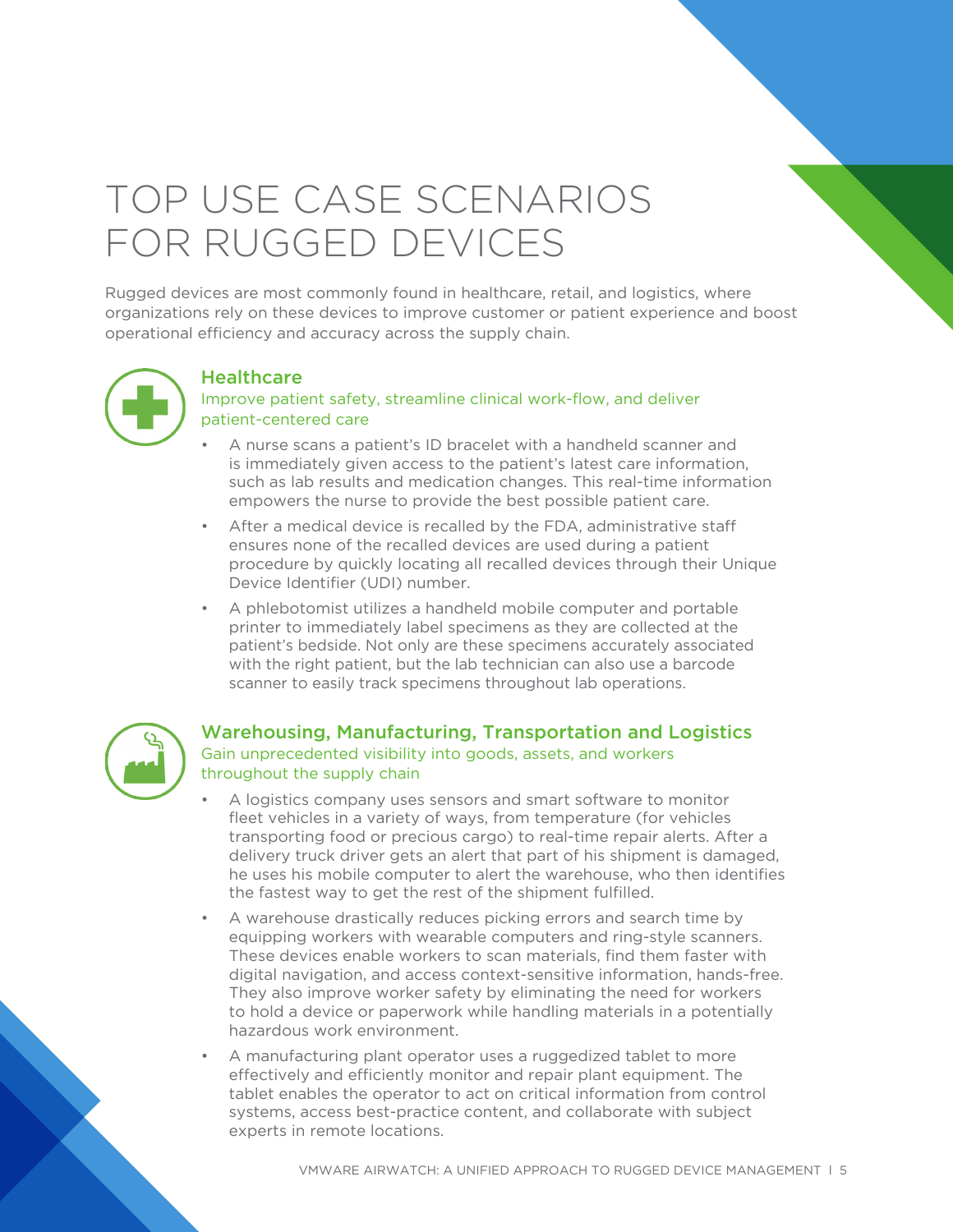



### Retail

#### Gain greater visibility and improve customer experience

- A sales associate at a home décor store assists a customer with a piece of furniture they wish to purchase on the show floor. The associate uses a handheld mobile device to locate the item in inventory, make the purchase, and schedule it for delivery to the customer's house.
- A clothing store uses in-store Bluetooth beacons, thermal sensors, and wireless access points to gain better insight into customer behavior. Each week, the store manager analyzes heat maps, highlighting traffic flow and footfall, to optimize store layout and determine which "low foot traffic" merchandise should go on sale.
- To improve customer satisfaction and inventory management, a retailer utilizes an array of purpose-built mobile computers, barcode scanners, and RFID products to gain accurate and real-time visibility into inventory and decrease the amount of out-of-stock merchandise.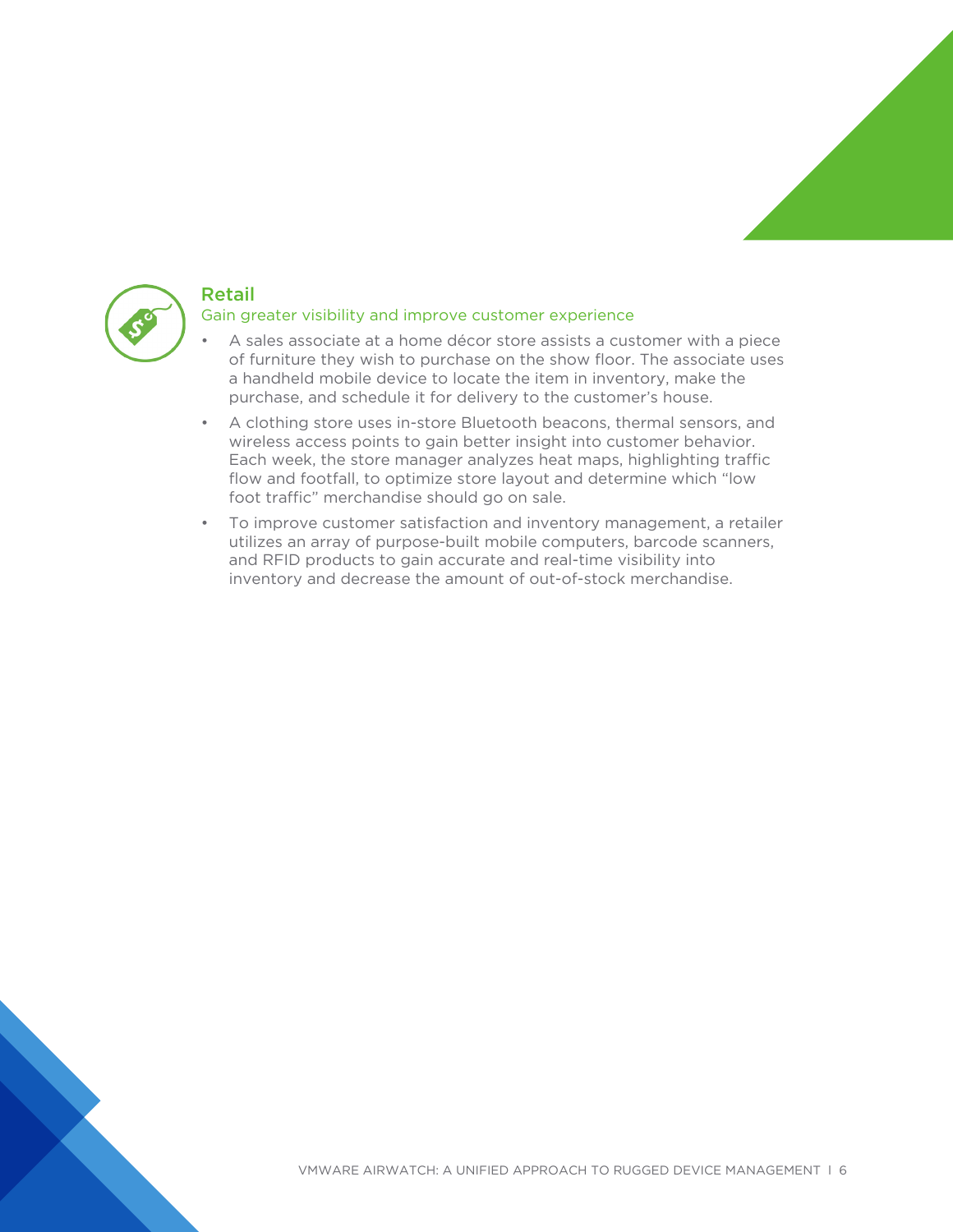## RUGGED DEVICE MANAGEMENT CHALLENGES

While innovation in the rugged industry has driven device performance, connectivity, and usability, purpose-built devices still come with a host of unique management challenges and requirements.



### Manageability

When devices are deployed outside of the corporate office, and away from IT, it is essential that enrollment and configuration be low-touch. Upon enrollment, device management of rugged devices in the field needs to be automated or remotely controlled. The ability to remotely manage and maintain as well as support and troubleshoot such devices significantly increases uptime and productivity.



### **Scalability**

As businesses grow and initiatives change, deployments must be able to easily scale to support a growing and diverse fleet, as well as respond to market fluctuations in real-time. Multi-tenancy and scalability capabilities enable organizations to support tens of thousands of devices, regardless of device type, OS, or location.



### **Security**

As the number of purpose-built endpoints increase and become more connected to the Internet and other enterprise systems, they also become more vulnerable to security attacks. Security vulnerability is a potential at every data access point which includes the device itself as well as its applications, services, and connected things. It is imperative that organizations safeguard corporate data at every layer with device restrictions, encryption, passcodes, data loss prevention (DLP) policies, and remote lock, wipe, and troubleshooting.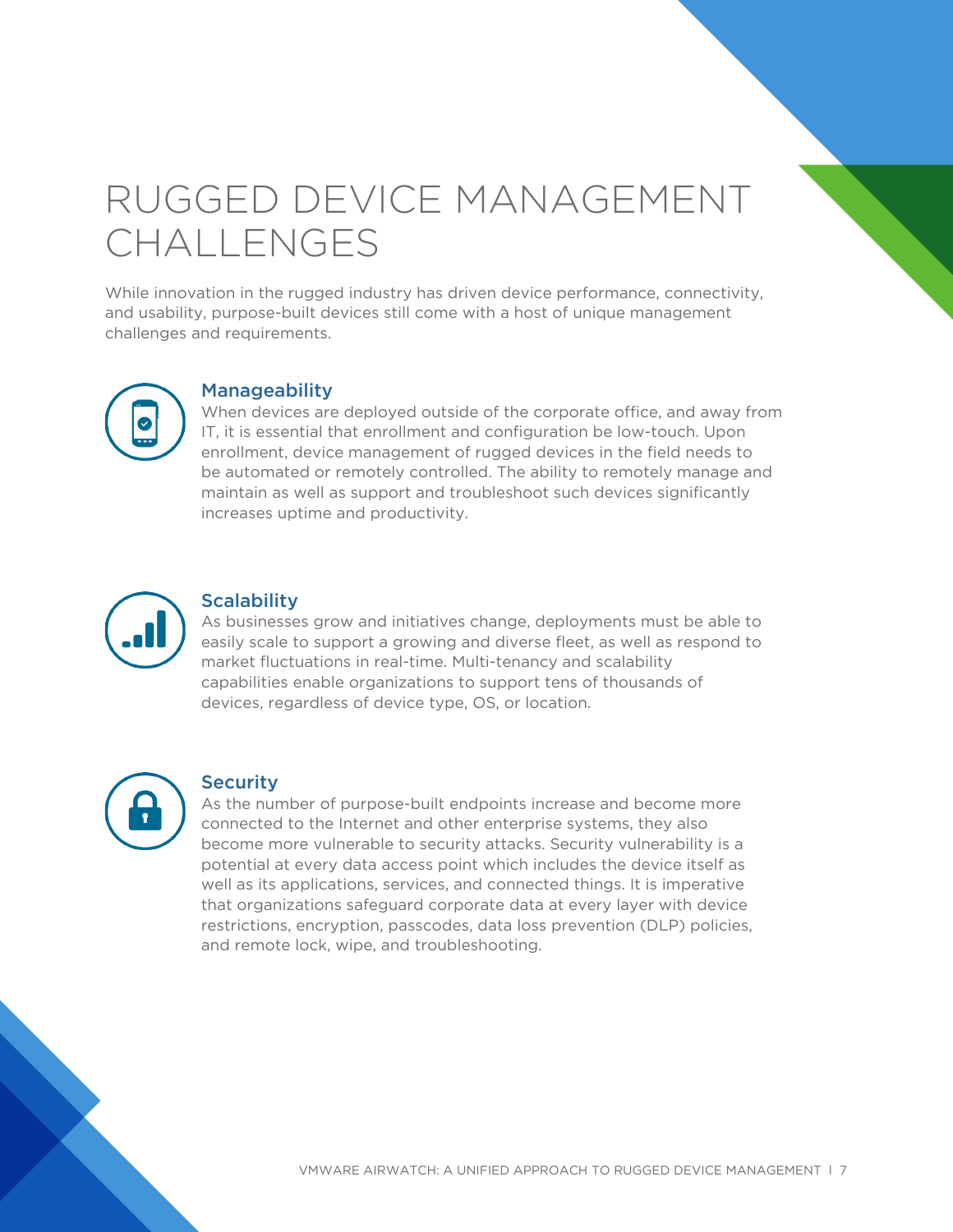## UNIFIED ENDPOINT MANAGEMENT FOR RUGGED DEVICES

According to Gartner, "The future of endpoint management lies in the consolidation of management tools that manage traditional PCs and mobile devices as a common management framework evolves across the two<sup>2</sup>."

With the proliferation of various endpoints in the enterprise, organizations have begun to reject the traditional bifurcated approach, to managing mobile devices and PCs, and demand a single management tool and process. A UEM approach is a holistic management framework that enables organizations to manage any endpoint to create a fully connected and secure IT environment. This approach is especially critical for purpose-built devices since they require low-touch enrollment, configuration, and application management.

#### Rapid Deployment and Provisioning

A UEM solution enables organizations to easily onboard devices with outof-box enrollment options, such as barcode scanning or side loading. Upon enrollment, organizations gain immediate visibility into managed devices by enabling IT to track and collect critical information, such as system diagnostics, network information, certificates, internal and external apps, and IT-defined custom attributes. A UEM also supports an organization's device fleet as it grows and requires different devices and operating systems to fit the needs of varying use cases. In addition, it is able to support organizations maintaining their existing legacy platforms (such as Windows CE or WEH 6.5), migrating to next-generation platforms, or supporting a mix of both.

### Device Security and Controls

A multi-layered approach to security encrypts sensitive company data and secures access from the user all the way to the network. A UEM solution enables IT to protect corporate data on ruggedized devices with granular device controls and policies, such as passcode complexity requirements and device encryption. Organizations are also able to restrict functionality on the device such as camera, screen capture, external storage usage, Bluetooth, device tethering and more to prevent data loss. A unified solution also supports advanced user authentication and automated compliance policies that streamline operations and reduce the need for manual intervention.

2 Gartner, Inc., Mobile and Endpoint Strategies Primer for 2016, by Chris Silva, 2016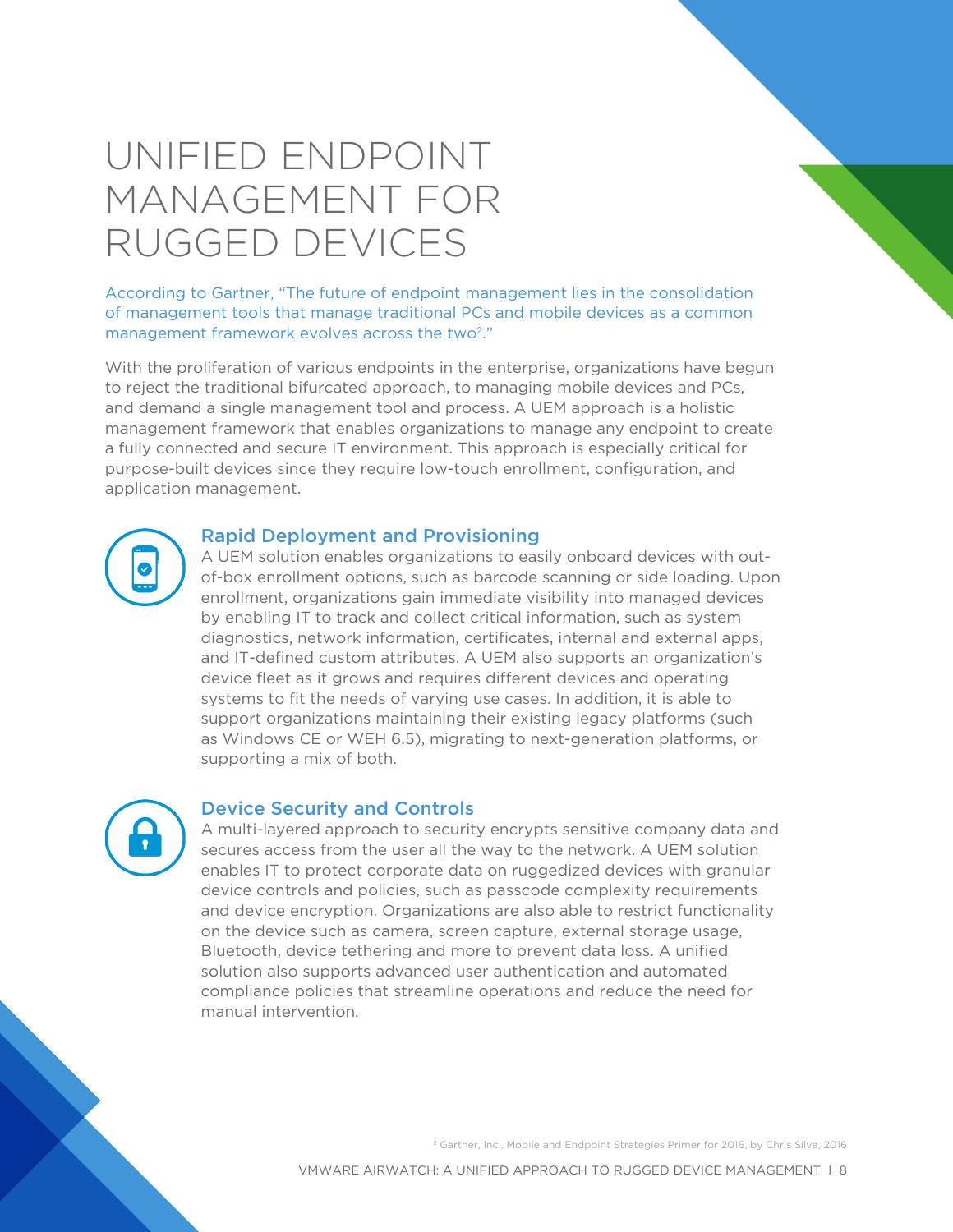



#### App Delivery and User Enablement

Line-of-business applications are an essential part of any organization. They are the tools that allow for the creation of content, processing of work, and serve as the conduit to business growth. In today's dynamic and fluid world, as organizations expand and evolve, so do their application requirements. Mission-critical applications on ruggedized devices need to be available at any time, on any device, and across any network.

A unified endpoint management solution supports the complete app lifecycle, including sourcing or developing, securely deploying, and analyzing metrics. Since employees leveraging rugged devices are typically working in shifts, many organizations configure a single device to be shared by multiple users. A UEM enables IT to customize device configuration by user through user authentication. Upon device check-out or authentication, specific applications and settings for that user are automatically and dynamically deployed to the device. Organizations also have the option to lock down a device to create a customer kiosk or only contain apps required for the job.



#### Remote Management and Control

Since remote workers do not have easy access to IT or spare devices, nothing is more important than reliable remote support. Remote management capabilities enable IT and support teams to easily remotely manage and maintain as well as support and troubleshoot business-critical devices that remote workers need to do their job, significantly increasing productivity and reducing downtime.

With remote management, a retailer with handheld scanners shared by shift workers, can silently update their inventory management application so workers have the information they need to maintain inventory accuracy. In another scenario, a cable company can provide immediate support to a field technician who is experiencing device issues while on-site with a customer. Tools that allow IT to remotely connect to devices in seconds with little lag time and instantly view device information, such as support session history, system diagnostics, network information, installed applications and profiles are critical.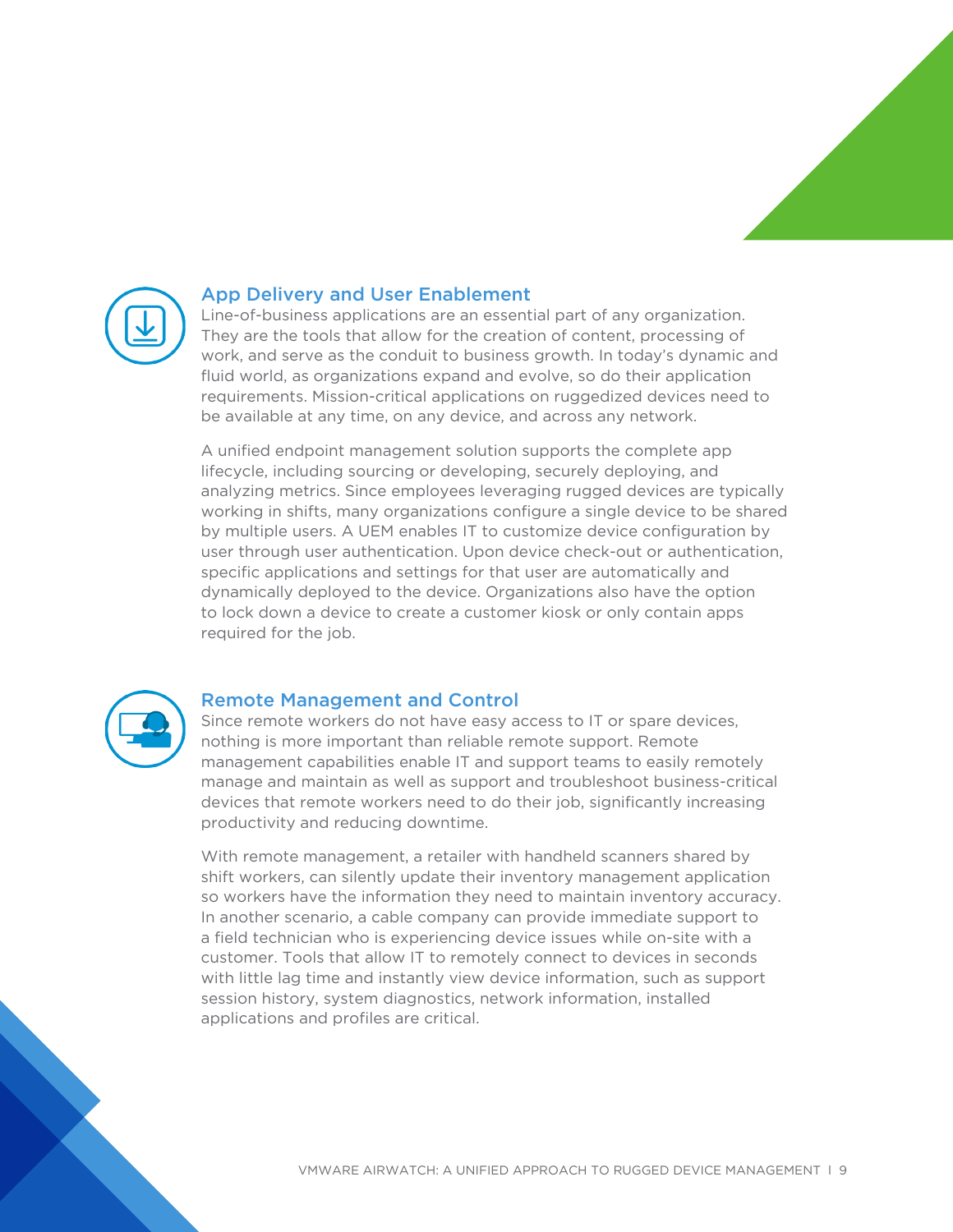



### Support for Industrial IoT Endpoints

In addition to traditional rugged devices, considerable investments in IoT have already been made in healthcare, warehouse management, manufacturing, transportation and logistics, and retail. Unlike standard mobile technologies, things – such as wearables, printers, smart AV, gateways, sensors, and beacons – have the ability to uniquely enable workers with business-critical data or apps in ways that used to be impossible.

For example, wearables are giving operations and field service workers the ability to perform tasks while simultaneously accessing information and applications hands-free. Wearable devices – such as smart watches and smart glasses – have proven particularly valuable across virtually every industry, with Salesforce predicting use of enterprise wearables, will more than triple over the next two years<sup>3</sup>. With these compelling use cases in mind, implementing smart glasses and augmented reality (AR) applications in the workplace will soon be a business imperative. A UEM solution enables organizations to make enterprise-IoT a reality by allowing them to securely manage anything and its data, alongside other purpose-built deployments.

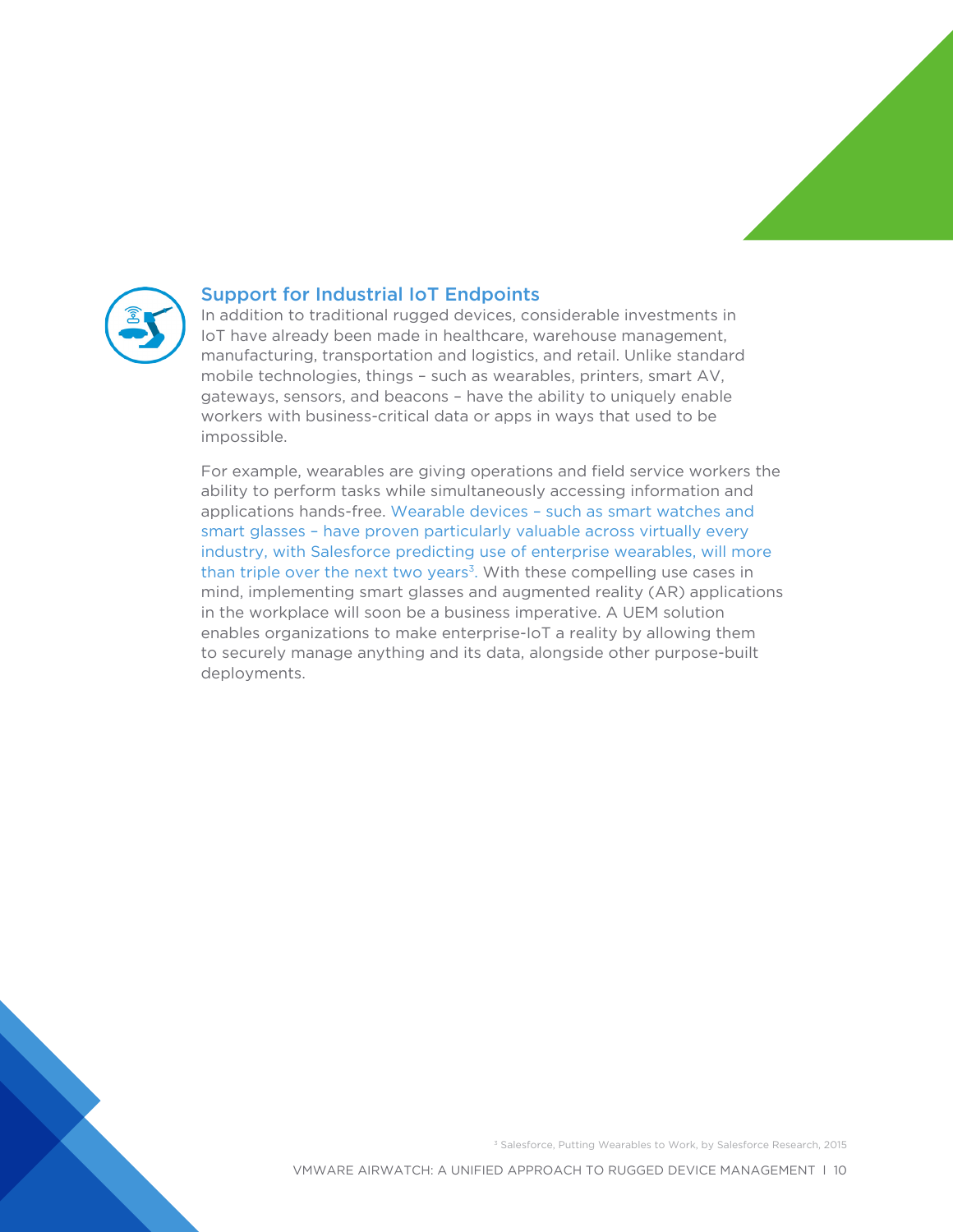## VMWARE AIRWATCH UNIFIED ENDPOINT MANAGEMENT

The VMware AirWatch® Unified Endpoint Management platform provides a simple yet robust solution to manage and support semi- and fully ruggedized laptops, tablets, mobile computers, and handheld scanners. AirWatch has a long history of enabling customers to provision, stage and manage rugged devices, since its start in 2003. In 2013, AirWatch also acquired Motorola Solutions' Mobility Services Platform (MSP) solution and their best-in-class R&D team to further extend management capabilities for rugged devices. AirWatch delivers comprehensive support for purpose-built devices with rapid deployment and provisioning, comprehensive device security and controls, streamlined app delivery and user enablement, and remote management and control.

To learn more about VMware AirWatch® UEM for rugged devices, call +1 404.478.7500 or visit airwatch.com.

#### Customer Case Study: The Home Depot

The Home Depot uses AirWatch to equip its employees with hundreds of thousands of ruggedized handheld computers with custom line-of-business apps that enable store associates to manage inventory, check product prices and availability, and complete transactions from anywhere in the store. In a matter of months, The Home Depot was able to deploy all their devices from a central staging facility, ship to hundreds of stores nationwide, and remotely custom-configure devices by store location.